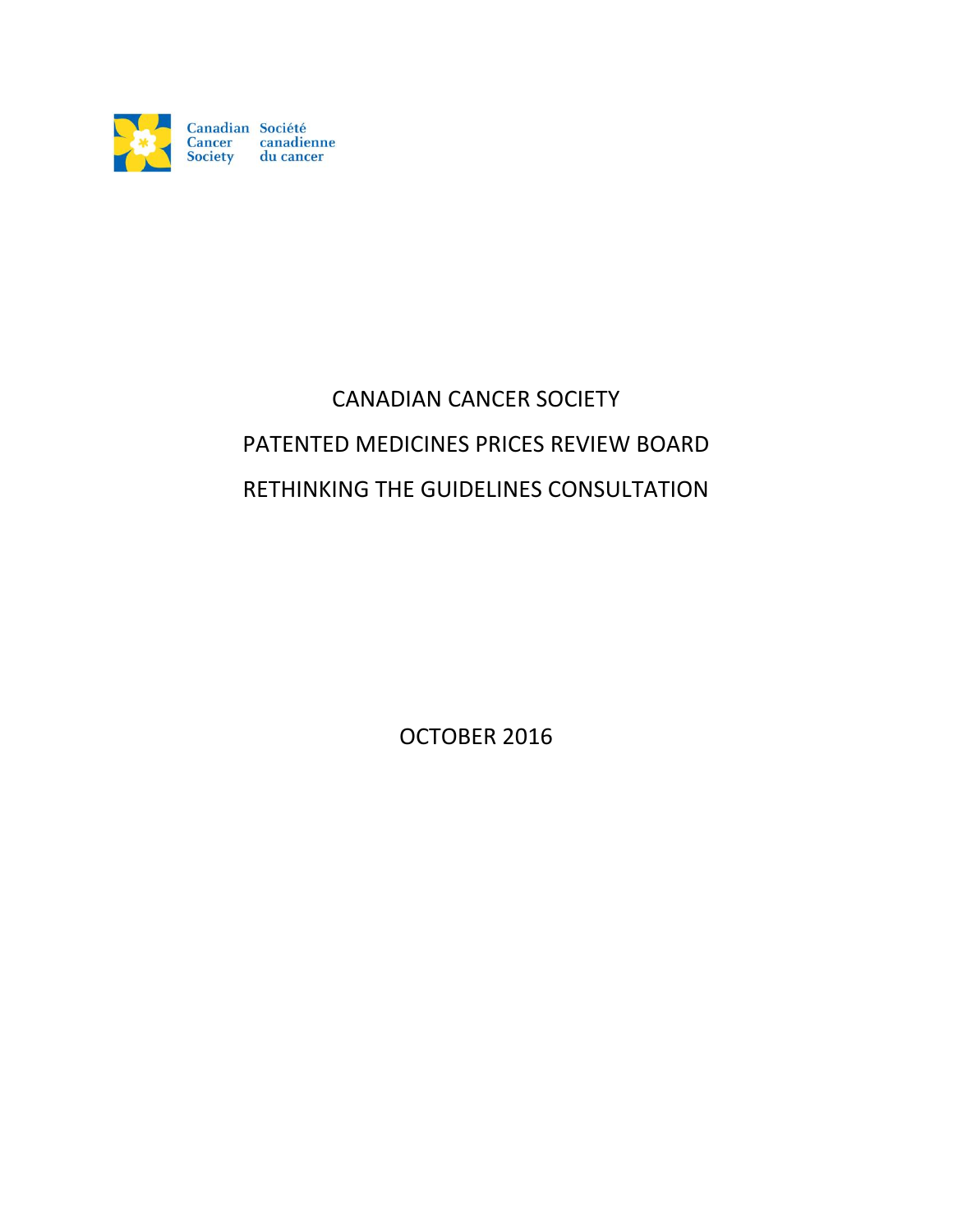Patented Medicine Prices Review Board (Rethinking the Guidelines) Box L40, 333 Laurier Avenue West, Suite 1400 Ottawa, Ontario K1P 1C1

RE: Consultation on *PMPRB Guidelines Modernization – Discussion Paper*

The Canadian Cancer Society (the Society) thanks the PMPRB for the opportunity to participate in the Guidelines Review though this submission. While we will not be addressing all questions asked in the discussion paper, we do want our submission to inform the Board about the specific challenges cancer patients face. We believe guidelines and policy changes should be assessed through the lens of patients with the objective of improving access to treatments.

## **About us**

Powered by 140,000 volunteers and a network of nationwide staff, and supported by millions of Canadians, the Canadian Cancer Society is Canada's largest national health charity. Our mission is to eradicate cancer and enhance the quality of life of Canadians living with and beyond cancer. Throughout our 77-year history, the Society has been a champion of healthcare improvements and innovation. We are dedicated to finding new and better ways to protect the health of Canadians, shrink cancer rates and reduce cancer's toll on our country.

The Society strongly supports federal and provincial efforts that help to ensure that Canadians have timely, equitable and affordable access to safe and effective medicines. In her mandate letter, the federal Health Minister was tasked by the Prime Minister to "*improve access to necessary prescription medications. This will include joining with provincial and territorial governments to buy drugs in bulk, reducing the cost Canadian governments pay for these drugs, making them more affordable for Canadians, and exploring the need for a national formulary".* The current review of the PMPRB guidelines is an important part of these efforts.

# **Context**

 $\overline{\phantom{a}}$ 

As Canada's leading cause of death, cancer is the very definition of a nationwide health issue. About 2 in 5 Canadians will develop cancer in their lifetime, and about 1 in 4 Canadians will die of the disease. With Canada facing a 40% projected increase in the number of new cancer cases by 2030<sup>1</sup>, cancer is the single most serious health challenge facing our aging society. This challenge require attention and action from all governments on multiple fronts: prevention, screening, diagnostics and treatments, and greater support for people living with cancer. Access to drugs is a key pillar in helping people with cancer.

<sup>1</sup> Canadian Cancer Society's Advisory Committee on Cancer Statistics. Canadian Cancer Statistics 2015. Toronto, ON: Canadian Cancer Society, 2015.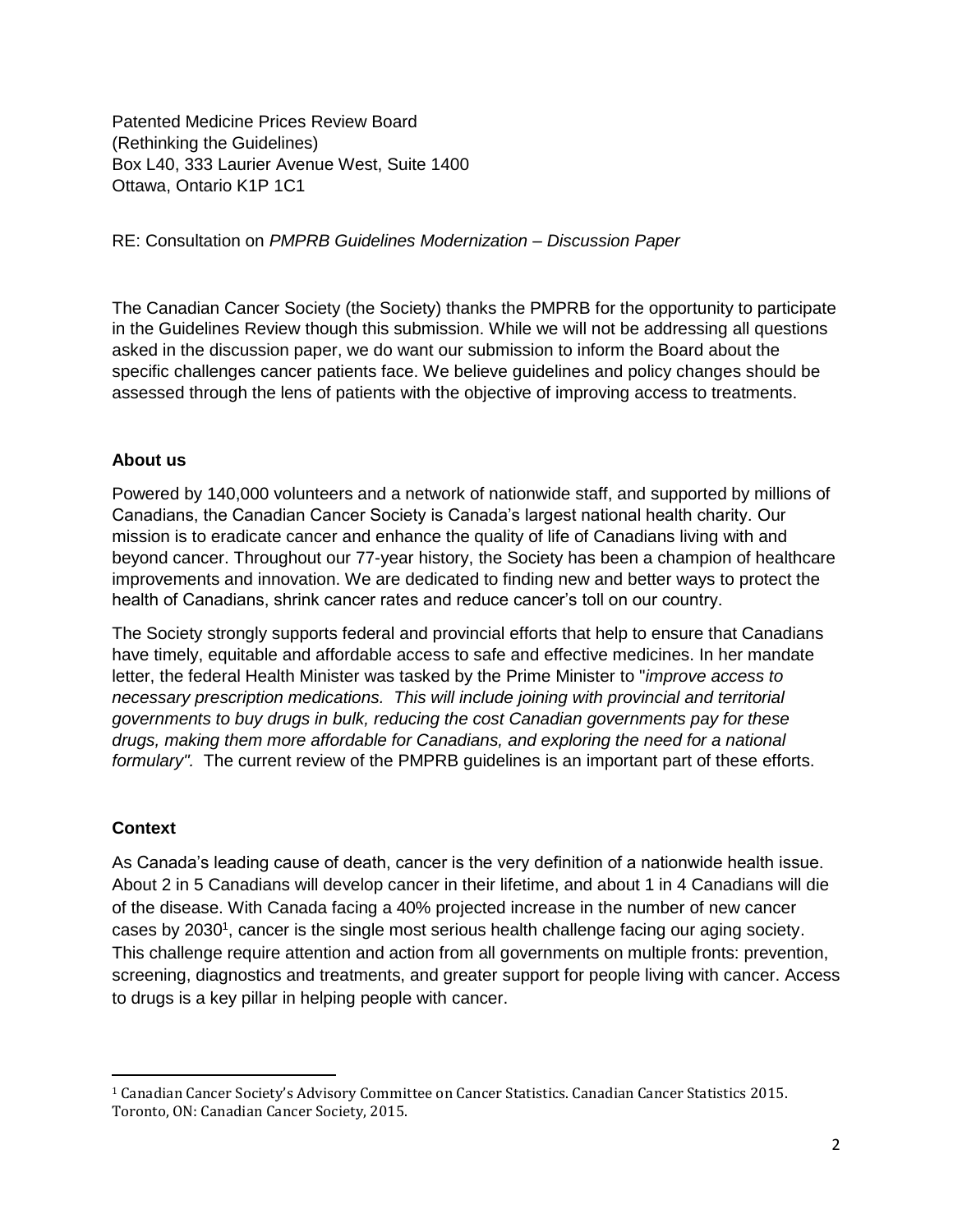The drug pricing landscape is complex and has evolved in Canada over the last 15 years with new initiatives and bodies in place. In addition to PMBRB, the Canadian Agency for Drugs and Technologies in Health (CADTH) and its cancer-specific body, the pan-Canadian Oncology Drug Review (pCODR) and the pan-Canadian Pharmaceutical Alliance (pCPA) all have a role to play in reviewing and assessing drug pricing. Canada's pharmaceutical system becomes even more complex with the involvement of pharmaceutical companies, private and public payers, health professionals who prescribe, monitor and inform patients about options and side effects, patients and relatives and associations which support and represent them.

The rising cost of cancer medications is a concern for public and private payers but also for patients and the groups that represent them. With the projected rise in cancer cases, the Canadian Cancer Society is working alongside numerous stakeholders in insuring Canadians will have a sustainable access to prescribed medications.

## **Drug access: cancer patient challenges**

 $\overline{\phantom{a}}$ 

Today there are over 800,000 Canadians living with cancer in Canada. These Canadians face multiple challenges from unnecessary pain, physical and psychological suffering, to financial hardship. With regards to drug access, Canadians with cancer may face some of the following challenges:

- The best therapeutic option recommended by the oncologist is not listed on the formulary of the province of residence;
- The best therapeutic option recommended by the oncologist is a take-home medication and the person resides in Atlantic Canada or in Ontario where there is no specific program in place to cover the cost of these medications. The person with cancer has to figure out how to access these drugs. Even with private insurance, some patients in this situation will end up having to pay thousands of dollars.<sup>2</sup>
- The best therapeutic option recommended by the oncologist is in the process of being reviewed by one of the bodies involved in the drug approval process (Health Canada, pCODR, pCPA, provincial drug plans, and private drug plans).

The Canadian Cancer Society strongly believes Canadians should have timely, equitable and affordable access to safe, effective and sustainable cancer treatment and care without financial hardship, no matter where they live in the country and where the treatment is given, at home or in the hospital.

<sup>2</sup> D. Wayne Taylor, *The Institutionalized Discrimination of Cancer Patients – Not what Tommy Douglas Intended: A Business Case for the Universal Coverage of Oral Cancer Medicines in Ontario and Atlantic Canada*, Cambridge ON: The Cameron Institute, 2014.